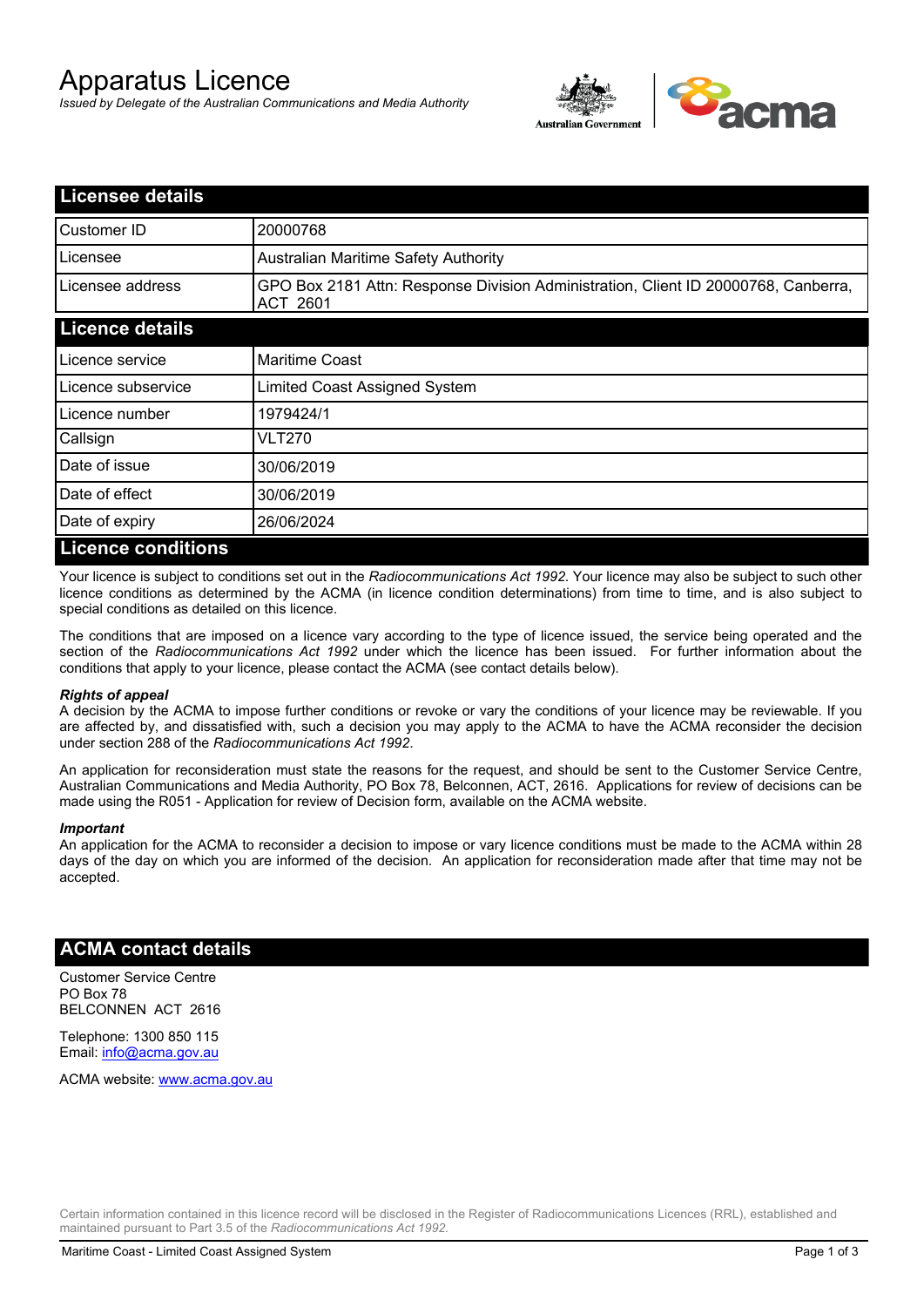# **Advisory Notes applying to licence no.: 1979424/1**

Conditions applicable to the operation of Limited Coast Assigned System authorised under this licence can be found in the Radiocommunications Licence Conditions (Apparatus Licence) Determination and the Radiocommunications Licence Conditions (Maritime Coast Licence) Determination. Copies of these determinations are available from the ACMA and from the ACMA home page (www.acma.gov.au).